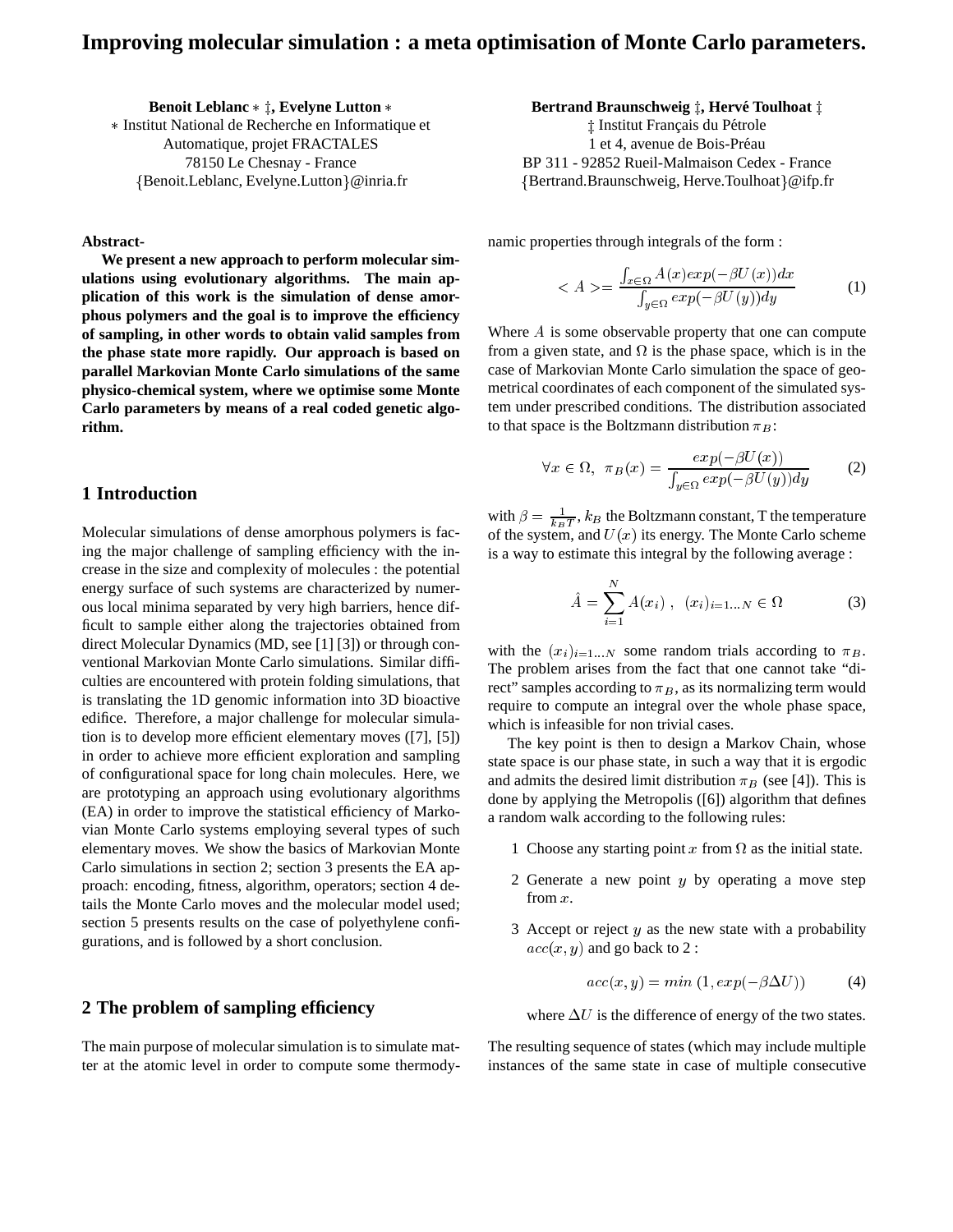rejections) defines a correct sample according to  $\pi_B$  as long as enough states are visited. Of course the minimum time of simulation depends on the considered distribution, and in the field of molecular simulation an autocorrelation criterion is often used to decide when to stop the random walk. The problem of efficiency is then to keep this *mixing time* as small as possible.

## **3 Evolutionary Approach to improving Markovian Monte Carlo simulations**

In this section we show the chosen EA approach to improve Monte Carlo molecular simulations. The basic principle is to evolve sets of parameters describing distribution frequencies of allowed Monte Carlo movements.

#### **3.1 Optimising parameter sets**

We deal with molecular simulations of amorphous polymers for which generating valid configuration samples is long and difficult. We consider parallel simulations of the same system. The goal is to produce a correct sampling of the search space, with all parallel simulations contributing to the same sampling. In traditional Monte Carlo approaches, users empirically adjust the parameters of a simulation, e.g. in case of several allowed Monte Carlo movements, the relative frequencies of those movements along the simulation. These frequencies have no consequence on the limit distribution of valid configurations, since they only impact the way the search space is sampled during the simulation. However finding good sets of such frequencies for a specific problem can significantly improve the performance of the whole process.

The chosen reference algorithm (RA) that will be used here for the comparison of other approaches consists in  $n<sub>s</sub>$ simulations of polymer systems with different initial states in the same physico-chemical conditions (i.e. different points from the same phase space), each simulation using an equiprobable distribution of allowed movements.

#### **3.2 Real-valued encoding, multicriteria fitness function**

The relative frequencies of movements are real numbers taking values in the interval  $[0, 1]$  and are used as such in our algorithm. The sum of  $m$  frequencies for the  $m$  types of movements is equal to 1. Other real-valued parameters of movements are added to the chromosome.

The fitness function uses two complementary criteria: the first one, autocorrelation, is well known by practitioners of molecular simulation (see [5] for example). We compute the decreasing rate of autocorrelation of end-to-end chain vectors, previously normalised. The end-to-end chain vector is the vector linking both ends of a chain. For one simulation, autocorrelation of those vectors can be calculated periodically after a sufficient numbers of elementary moves, and is equal to the means of all single chain's autocorrelation over the set

of chains in the simulation box:

$$
a = \frac{1}{n_{samples}} \sum_{i=1}^{n_{samples}} \langle v_i, v_0 \rangle \tag{5}
$$

Where  $(v_i)_{i \in \{0...n_{samples}\}}$  are the normalized end-to-end vectors. The second criterion is the mass center displacement, that is, the distance between the current position of the mass center of a chain, and of its initial position. The greater the displacement, the more sampling has taken place in the simulation.

#### **3.3 Cycles and generations**

We can summarize the algorithm as follows:

- $\bullet$  we simulate  $n_s$  systems with identical physicochemical parameters;
- each system has a chromosome composed of the realvalued parameters of the simulation, in particular the frequencies distributions; the initial population is generated randomly;
- one simulation of one system consists in  $n_c$  cycles;
- those  $n_c$  cycles are further segmented in  $n_g$  generations (see figure 1) inside which individuals of the populations are evaluated along with the fitness criteria presented above (Note: since an individual is a set of parameters, its evaluation requires many Monte Carlo movements in cycles).
- Our EA uses a range of standard strategies and parameter settings: Stochastic universal sampling ([2]) with full population replacement, uniform crossover and gaussian mutation operators.

A cycle consists in several elementary Monte-Carlo moves (trials to generate new conformations), totalling a pre-defined CPU time. This way, fitnesses represent the true efficiency of a parameter set over a specified period of time. This makes our algorithm dependent on the hardware, OS and software used, but supportive of cheap and efficient mixing moves.

The fitness of an individual is computed over  $n_c/n_g$  cycles, and is defined as:

$$
f(x,\omega) = [1 - a_{avg}(x,\omega)] \times d_{avg}^2(x,\omega)
$$
 (6)

where  $\omega$  denotes the random part of the simulation,  $a_{avg}$ the average autocorrelation, and  $d_{avg}^2$  the average square displacement. Strictly speaking, improving efficiency is a multiobjective problem (i.e. optimising a and  $d^2$ ). We choose to formulate this problem via a single fitness because these two components are closely related, as we shall see in the numerical experiments. Moreover a desirable behaviour is a good "global" performance, i.e. all numerical simulations must be efficient. The goal of our evolutionary algorithm is thus to find rapidly many good solutions instead of locating a particular optimum.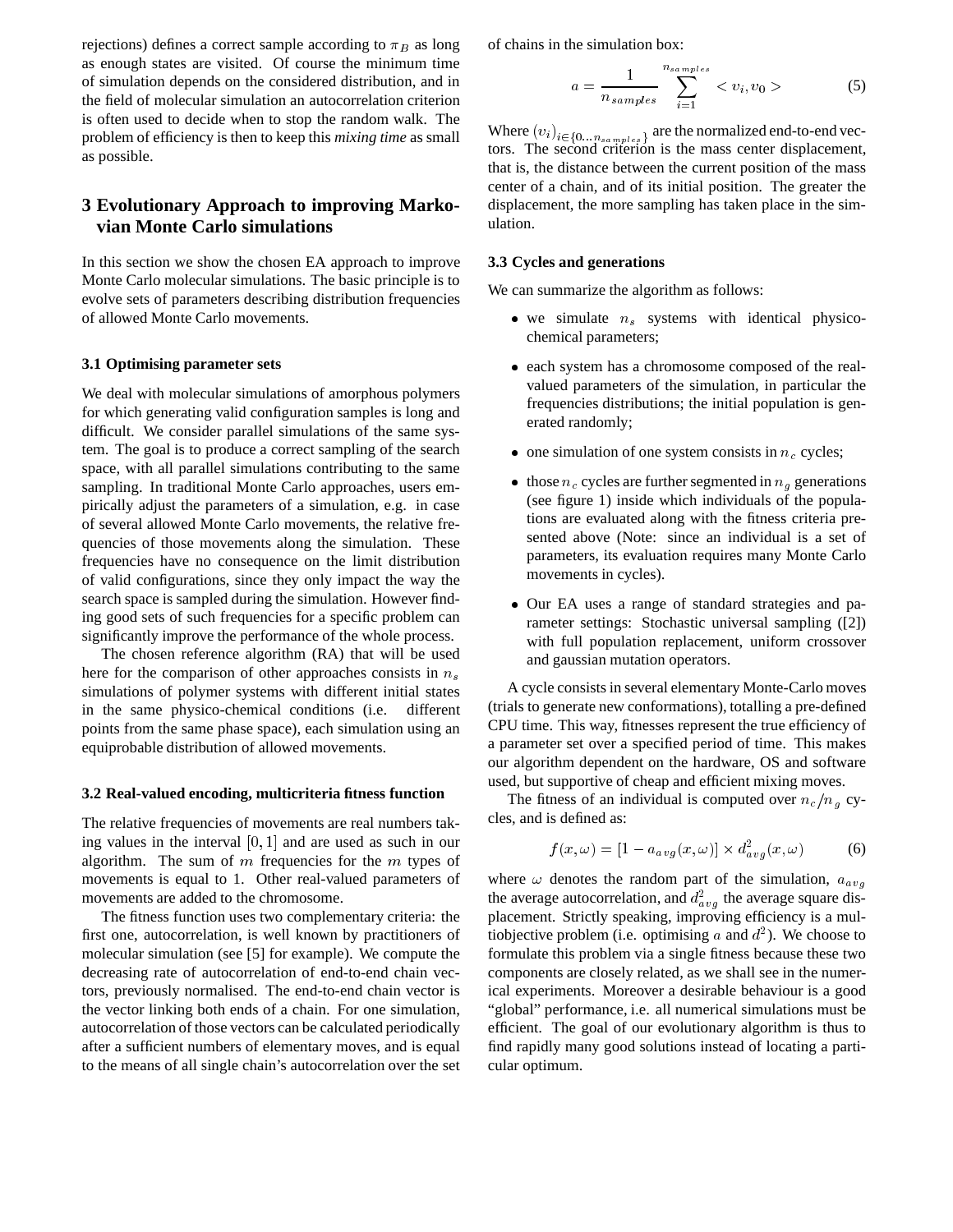

Figure 1: Schematic representation of our EA-based parallel MC simulation: bars stand for simulated systems. Each system is given MC move frequencies corresponding to an individual of the population, performance is measured on  $n_c/n_q$ MC cycles and returned as the fitness score. At each new generation, new individuals are created and each simulation continues with corresponding (hopefully better) frequencies. In comparison, for the reference algorithm (RA), a unique set of frequencies is used for all the systems during all the simulation time.

### **4 Molecular model, Monte Carlo moves**

Molecular simulation specialists usually compare their results with experimental measurements. There is now a solid background of such comparisons that allows to conclude that molecular simulation correctly predicts physical properties of matter. Instead, we compare our results with those obtained by other authors on the same polymers systems. In this paper, we adopt the polyethylene model described in [5], with the same constants:

- unified atom model considering each CH2, CH3 group as a single active site;
- fixed monomer-to-monomer link length of  $1.54 \text{ Å}$ , corresponding to C-C bond length;
- Lennard-Jones pair interaction potential. The characteristic radius is  $\sigma_{LJ} = 3.94$  Å, and the potential well's depth  $\epsilon_{LJ} = 0.098 \, kcal/mol$ . For two sites i, j whose distance between is  $r_{ij}$ , then we have:

$$
\vartheta_{LJ}(r_{ij}) = 4\epsilon_{LJ} \times \left[ \left( \frac{\sigma_{LJ}}{r_{ij}} \right)^{12} - \left( \frac{\sigma_{LJ}}{r_{ij}} \right)^{6} \right] \quad (7)
$$

In practice, in order to compute the total interaction potential of a particular site, we only consider neighbouring sites that are located within a cutoff radius  $\sigma_{cut}$ (here  $\sigma_{cut} = 8.67$  Å). A term taking into account long

range interactions, depending on the density and on this radius, is finally added.

 Van der Ploeg and Berendsen tension potential, function of a bond angle  $\theta$  (given by 3 following monomers of the same chain) allowed to fluctuate around the mean value  $\theta_0 = 112^{\circ}$ . Given  $k_{\theta} = 57950K$ .  $rad^{-1}$ :

$$
\frac{\vartheta_{VPB}(\theta)}{k_B} = \frac{1}{2} \times k_{\theta} \times (\theta - \theta_0)^2 \tag{8}
$$

 Ryckaert and Bellmans torsional potential, function of dihedral angle  $\phi$  (given by 4 following monomers of the same chain). Given  $c_0 = 1116 K$ ,  $c_1 = 1462 K$ ,  $c_2 = -1578 K$ ,  $c_3 = -368 K$ ,  $c_4 = 3156 K$ ,  $c_5 =$  $-3788 K:$ 

$$
\frac{\vartheta_{tor}}{k_B} = \sum_{k=0}^{3} c_k \cos^k(\phi) \tag{9}
$$

- Cubic simulation model box with periodic boundary conditions;
- Splitting the simulation box in cubix cells so as to accelerate interaction potentials computation. The length of a cell has to be larger than  $\sigma_{cut}$ , hence the search for neighbours can be restricted to the cell of the site and the 26 neighbouring cells. This implies that this method is useful only if the simulation box is at least 4 times larger than  $\sigma_{cut}$ , corresponding to at least 64 cells.

#### **4.1 Monte-Carlo Moves**

Our Monte Carlo moves are commonly used in molecular simulation literature:

- Translation: the whole molecule is translated along a random path. The translation distance is randomly chosen in the interval  $[0, d_{max}]$ . The parameter  $d_{max}$  is usually dynamically adjusted in order to reach a prescribed acceptance rate. In our case  $d_{max}$  is an element of the genome. This translation move can generate expensive calculations of Lennard-Jones potential if there are too many interaction sites and is therefore costly for long molecules, as we will see later;
- Rotation: an ending monomer is rotated within a sphere centered on its preceding site; energy variation must be calculated for the three potentials; this simple move only concerns one monomer and is therefore very fast to execute;
- Reptation (or "snaking"): an ending monomer is removed, added at the other end of the chain, and rotated. The calculation requirements are the same as with rotation;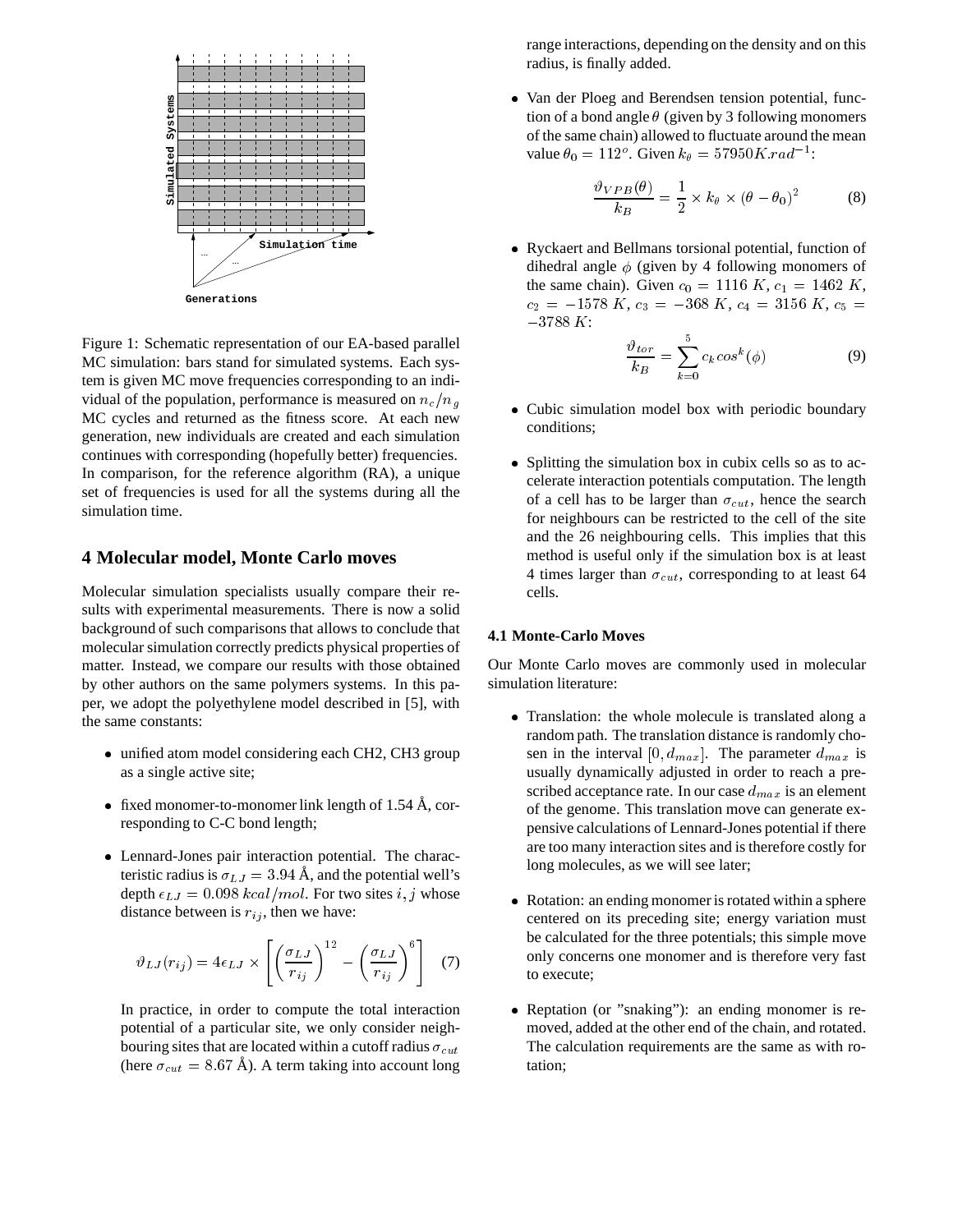

Figure 2: Translation



Figure 3: Rotation



Figure 4: Reptation



Figure 5: Flip

 Flip: a monomer inside a chain is rotated along the axis of its two neighbouring sites. The site is moved, two tension angles change, four torsion angles change. The rotation angle is randomly chosen in the interval  $[0, \phi_{max}]$ . The parameter  $\phi_{max}$  is usually dynamically adjusted in order to reach a prescribed acceptance rate, and is an element of the genome in our case.

## **5 Numerical results.**

We now present some numerical experiments in order to compare efficiency of our EA algorithm to reference algorithm (RA). We recall that the latter consists in the parallel and indepent MC simulations of  $n_s$  polymer systems, with the same MC parameters and in the same physico-chemical conditions. The simulations are performed in the  $N n V T$  ensemble :

- $N$ : constant number of chains.  $N = 20$ .
- *n* : constant number of monomers.  $n = 1200$  (which means polymers of size 60).
- $\bullet$  V : constant volume. This condition is imposed by a constant simulation box length  $l_B = 35.64\text{\AA}$ .
- T : constant temperature.  $T = 394.4K$

The simulations were performed on a bi-processor PC (Intel Pentium II 350 MHz), and the simulation cycle was defined as 1 second of process time. On average, about 500 elementary moves are performed within a cycle. The test consisted in 16 instances of this system, which means that the quantities plotted in the following figures are averages on these 16 parrall runs. The total simulation time consisted in  $n_c = 5000$  cycles (divided in  $n_q = 100$  generations of 50 cycles in the case of the EA). To summarize EA parameters :

- Population size : 16
- Number of generations : 100
- Full population replacement with Stochastic Universal Sampling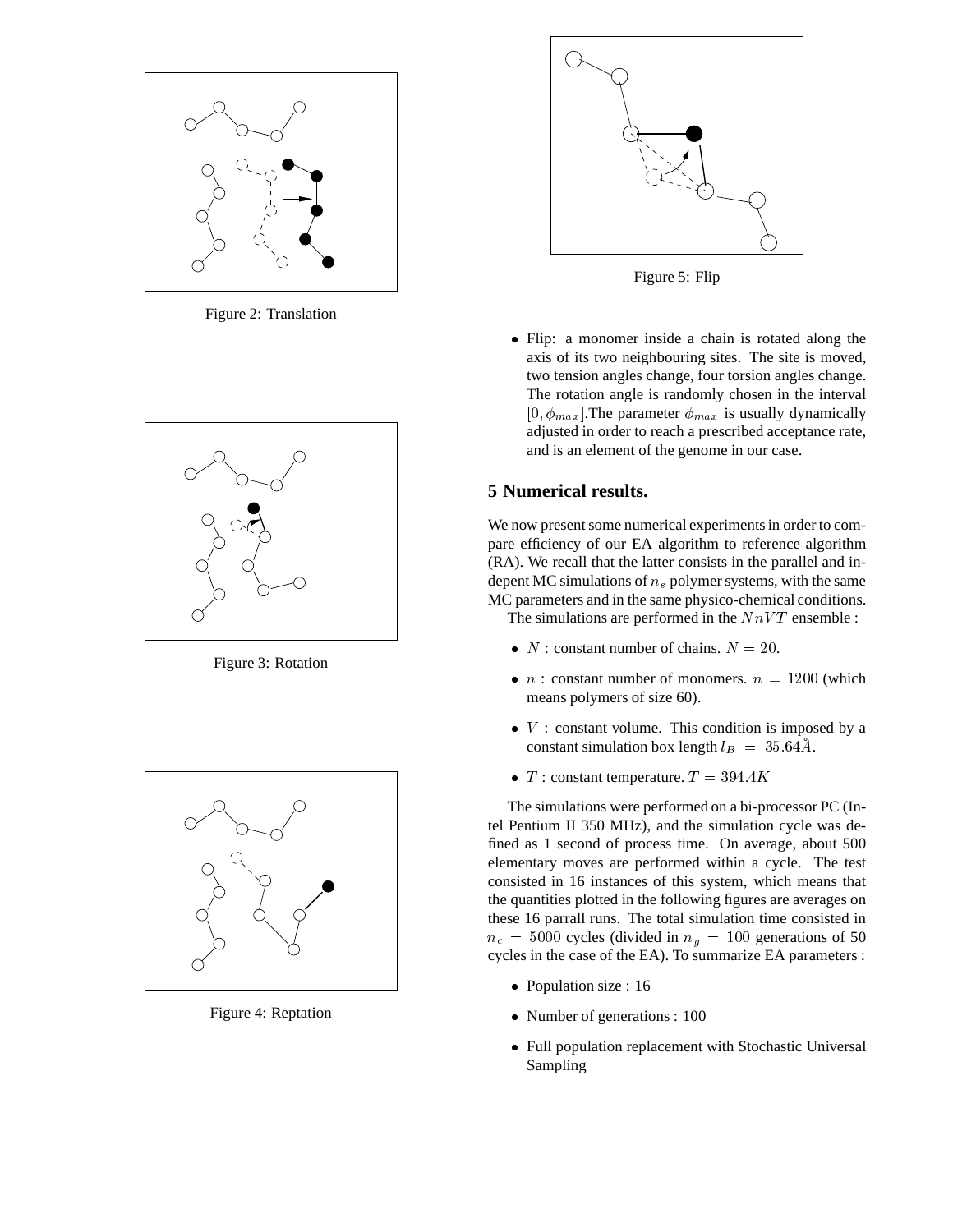- Crossover probability :  $p_c = 0.5$
- Mutation probability :  $p_m = 0.1$

### **5.1 Set A**

This first set of tests use the four MC moves presented before, with the following frequency distribution for the RA :

|        | Rotation Reptation | Flip   | Translation |
|--------|--------------------|--------|-------------|
| 60/181 | 60/181             | 60/181 | 1/181       |

As the translation simultaneously moves <sup>60</sup> monomers at a time, its frequency is divided by this amount.



Figure 6: Set A : averaged end-to-end vector autocorrelation plotted against cycles of simulation



Figure 7: Set A : averaged mass center displacement (in reduced units,  $1 unit = \sigma_{LJ}^2 = 15.52 \,\mathring{A}^2$ ) plotted against cycles of simulation.



Figure 8: Set A : histogram of MC moves frequencies. For each move, values of all individuals of all generations are counted.

We see on figures 6 and 7 that the RA starts to perform better than the EA, but both finish at approximately the same performance, with a little advantage for the EA. This can be explained by the fact that in the initial population each move have on average the same frequency  $1/4$  (in comparison to  $1/181$  for the RA), including the translation, which reveals to be bad moves for this system. And as the evolution discards it, performances improve. We can check this if we look at the histogram (figure 8) of the moves where translation frequencies are located near 0 for most, and only a few values a little greater (corresponding to first generations).

#### **5.2 Set B : without translation move**

We now drop the translation move. The three remaining moves have now an equal frequency of  $1/3$  in the RA.

Figures 9 and 10 show that our EA is clearly able to find good parameters and at the same time leads to good performances in comparison to the RA. The histogram of moves (figures 11) shows that the reptation has a major role for this system, which was also the case for the previous set, but this cannot be a general rule. In fact each move may perform differently depending of the type of simulated molecules and also depending on the conditions (temperature, density, pressure, etc...), and this motivates the adoption of a strategy that finds "on the fly" some good parameter settings.

### **6 Conclusion and future exciting work**

We have shown how to evolve sets of parameters of Markovian Monte Carlo molecular simulations using a real-valued genetic algorithm. Using this approach, a better sampling of the configurational space is obtained at almost no cost, compared to similar reference simulation based on fixed sets of parameters. The practicality of our approach has been shown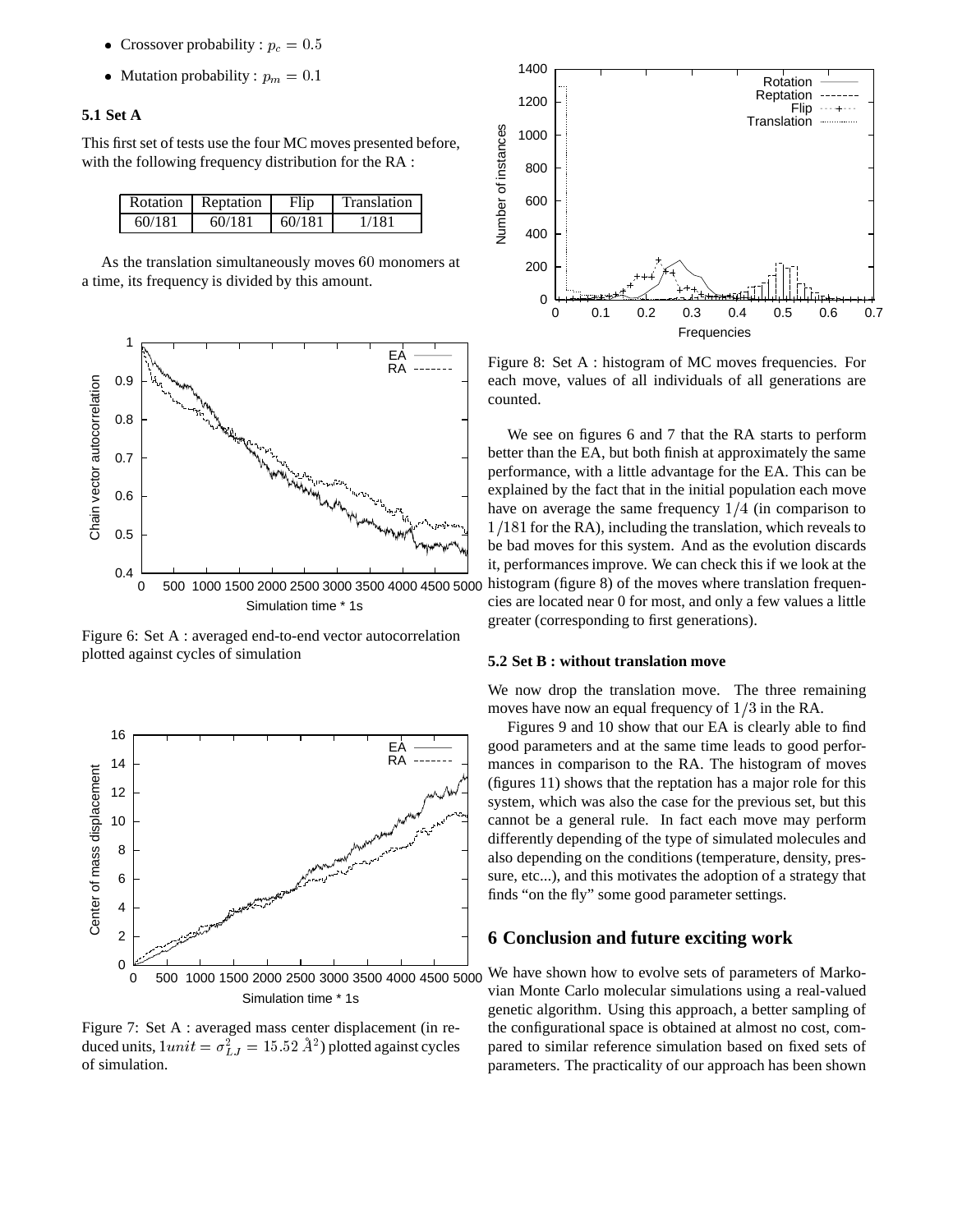

Figure 9: Set B (without translation move) : averaged endto-end vector autocorrelation plotted against cycles of simulation.



Figure 10: Set B (without translation move) : averaged mass center displacement (in reduced units, 1 unit  $=$  $\mathcal{L}_L^2$  = 15.52  $\mathcal{A}^2$ ) plotted against cycles of simulation.



Figure 11: Set B (without translation move) : histogram of MC moves frequencies. For each move, values of all individuals of all generations are counted.

on a well-known reference problem in simulation of amorphous polymers. It can and will be extended to more complex material for which obtaining a correct sampling is even longer and more difficult. For this purpose, we plan to implement our algorithm on a "PC farm" of several hundreds of PCs.

Our approach is not a direct optimisation task. Instead, our only goal is to generate a better sampling of a very large search space using evolution as a means to increasing diversity while keeping a high acceptance rate. It is particularly important in molecular simulation where sampling is the key factor. On the contrary to pure optimisation EA implementations, the important output of our algorithm is not the best individual of the final population but rather the quality of all individuals generated along the evolution of the EA. As such it can be considered as an evolutionary adaptive system acting in a noisy environment.

### **Bibliography**

- [1] (1987) M.P. Allen, D.J. Tildesley, *Computer Simulation of Liquids*, Oxford Science Publications.
- [2] (1987) J.E. Baker. *Reducing bias and inefficiency in the selection algorithm*. Genetic Algorithms and their applications : Proceedings of the Second International Conference on Genetic Algorithms, 14-21.
- [3] (1996) Daan Frenkel and Berend Smit *Understanding Molecular Simulation, From Algorithms to Applications*, Academic Press.
- [4] (1998) Mark Jerrum. *Mathematical Foundations of the Markov Chain Monte Carlo Method*, in "Probabilistic Methods for Algorithmic Discrete Mathematics", M.